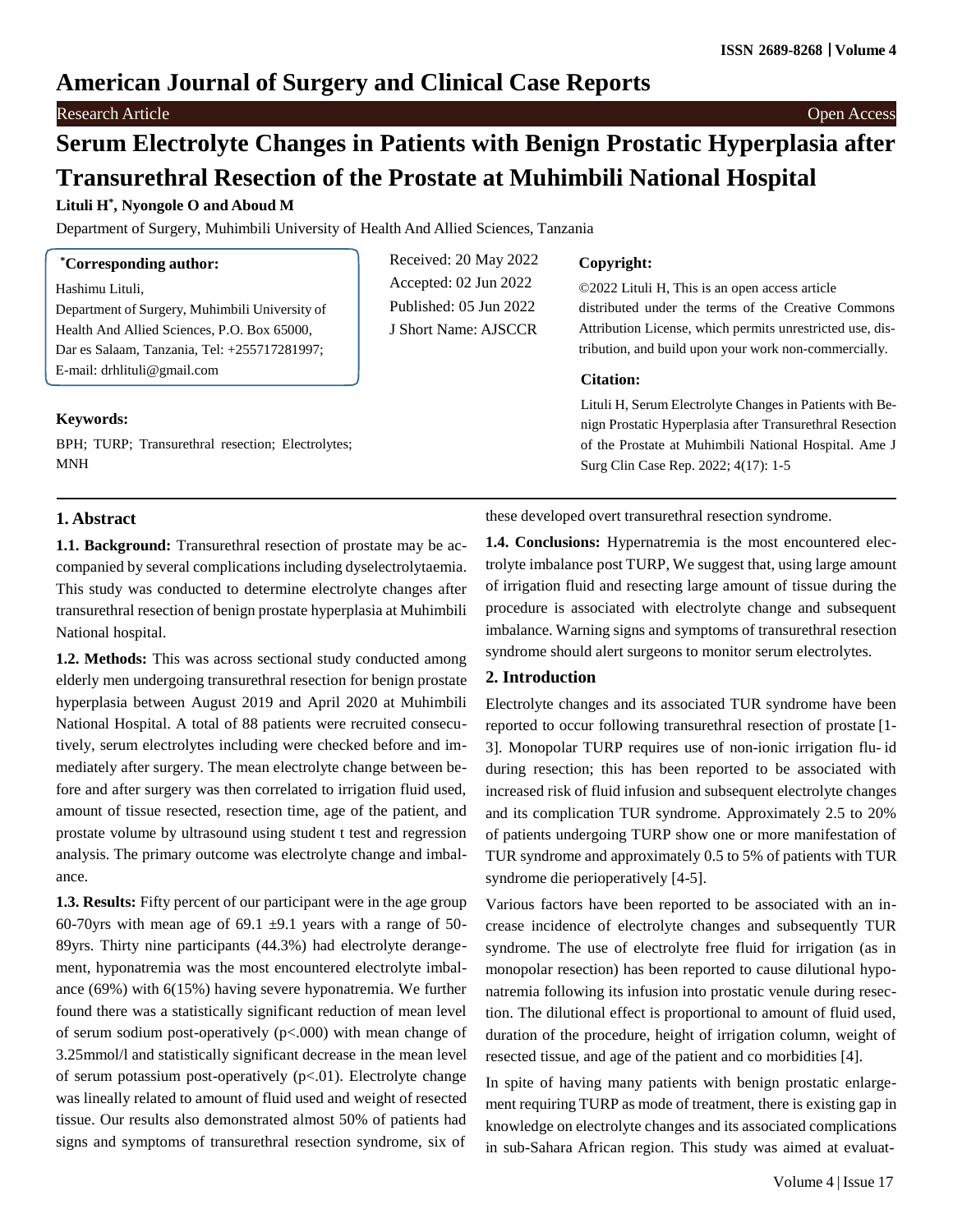ing electrolyte changes and its associated complications following transurethral resection of prostate in patients with benign prostate hyperplasia at MNH.

#### **3. Methodology**

This was a Hospital based cross sectional study conducted between July 2019 and April 2020 at Muhimbili National Hospital (MNH), Dar es Salaam-Tanzania. MNH is the National Referral Hospital and Teaching Hospital with bed capacity of 1,600 beds, serving an average of 1,000 to 1,200 outpatients' per week. It is organized into two firms with various wads within Kibasila and Sewa Haji block, TURP is among the commonly performed procedure in this department. MNH uses electronic hospital data management system- JEEVA.

The study included all patients who underwent TURP during the study period meeting inclusion criteria. A total of 88 patients were involved in the study, these patients were recruited consecutively as they attend for TURP till sample size reached. Patients who underwent TURP during the study period were included. Patients, who received blood transfusion intra operatively, experienced vomiting and diarrhea prior to TURP and those who had chronic kidney disease were excluded from the study. Sample size was calculated using standard proportion formula (Kirk wood, 2003), a proportion of 8.1% of patient with electrolyte imbalance as for study by Gupta et al were used.

Data were collected using a standardized pre-tested English questionnaire that was filled by research assistant. Data obtained from patient himself, patient's case file, and computer data. The data includes patients Age, co morbidities, prostate volume, amount of resected tissue, volume of irrigant used and time spent for surgery. The outcome variable includes electrolyte change, derangement and warning signs and symptoms of TUR syndrome such as nausea, vomiting, bradycardia, hypotension, chest pain, mental confusion, anxiety, paraesthesia and visual disturbance. Electrolyte derangement was defined as serum sodium less than 135(mild 130-134mEq/l moderate 125-129mEq/l and severe less than125mEq/L) and a rise in serum sodium concentration to a value exceeding 145 mmol/L; Potassium of less than 3.5 or more than 5.5mmol/l and chloride less than 98mmol/l or more than 106mmol/l

#### **3.1. Description of the Procedure**

All patients underwent preoperative workup and anesthesia clearance for fitness for surgery as an outpatient. Following admission patients checked electrolytes together with other blood investigations night of surgery while in the ward. In all patients, the TURP operations were done in standard lithotomy position keeping irrigation fluid 60cm above the symphisis pubis. The procedure was performed using monopolar resectoscope for resection and dextrose 5% were used during irrigation. Prostatic chips were evacuated using the evacuator. Patient was then kept on continuous

bladder irrigation with normal saline till bleeding stops usually 24 to 72hrs postoperatively. Patients who had long resection time or presented signs and symptoms of TUR syndrome were given loop diuretics (Lasix) 40mg-80mg depending on severity. At the end of the procedure, amount of fluid used, time taken for the procedure, weight of tissue resected recorded. After the procedure a venous blood sample approximately 3mls were collected using sterile disposable syringe by principle investigator or assistant and sent to laboratory for analysis of electrolytes. Post-operative clinical symptoms and signs of TUR were assessed and recorded after collecting second blood sample.

TUR syndrome was considered when symptoms or signs of TUR syndrome including as nausea, vomiting, bradycardia, hypotension, chest pain, mental confusion, anxiety, paresthesia and visual disturbance were present, usually with serum sodium less than 120mmol/l.

#### **3.2. Data Management**

Data collection was done using Standard English questionnaire as most of the information obtained from the patient case file. Data was recorded in the data sheet then managed and analyzed by using SPSS program version SPSS V 24. Collected information included age of patient, resection time, volume of irrigant used, prostate tissue resected, mean levels of sodium, potassium and chloride before and after surgery. Correlation between electrolyte change and pre-operative clinical parameters were determined using student t test and linear regression. Linear Regression graphs were used to predict strength of association of electrolyte change with variation in predictor variables such as irrigation fluid, resected tissue of prostate and resection time. The following associations were analyzed, association between outcome such as electrolyte changes and age of patients, volume of resected tissue, Co-morbidities and operative time, and prostate volume. An association with p-value less than 0.05 was considered significant. Data presentation and interpretation was done in form of two ways tables and scatter plot graph.

#### **3.3. Ethical Clearance**

Ethical clearance was obtained from MUHAS and Muhimbili National Hospital (MNH) research and ethics committees.Written informed consent from patient via conversation on voluntary basis was taken; data collection started once he signed the consent form. Participation in the study was on voluntarily basis and patient had the right to opt out from the study. The benefits and risk of participating to study were clearly explained to patients. Confidentiality of subjects, information and data obtained as a result of the study was observed.

#### **3.4. Results**

A total of 88 participants were enrolled to the study, fifty percent were in the age group 60-70yrs with mean age of  $69.1 \pm 9.1$  years. Out of 88 patients majority of patients were having co morbidities

Volume 4 | Issue 17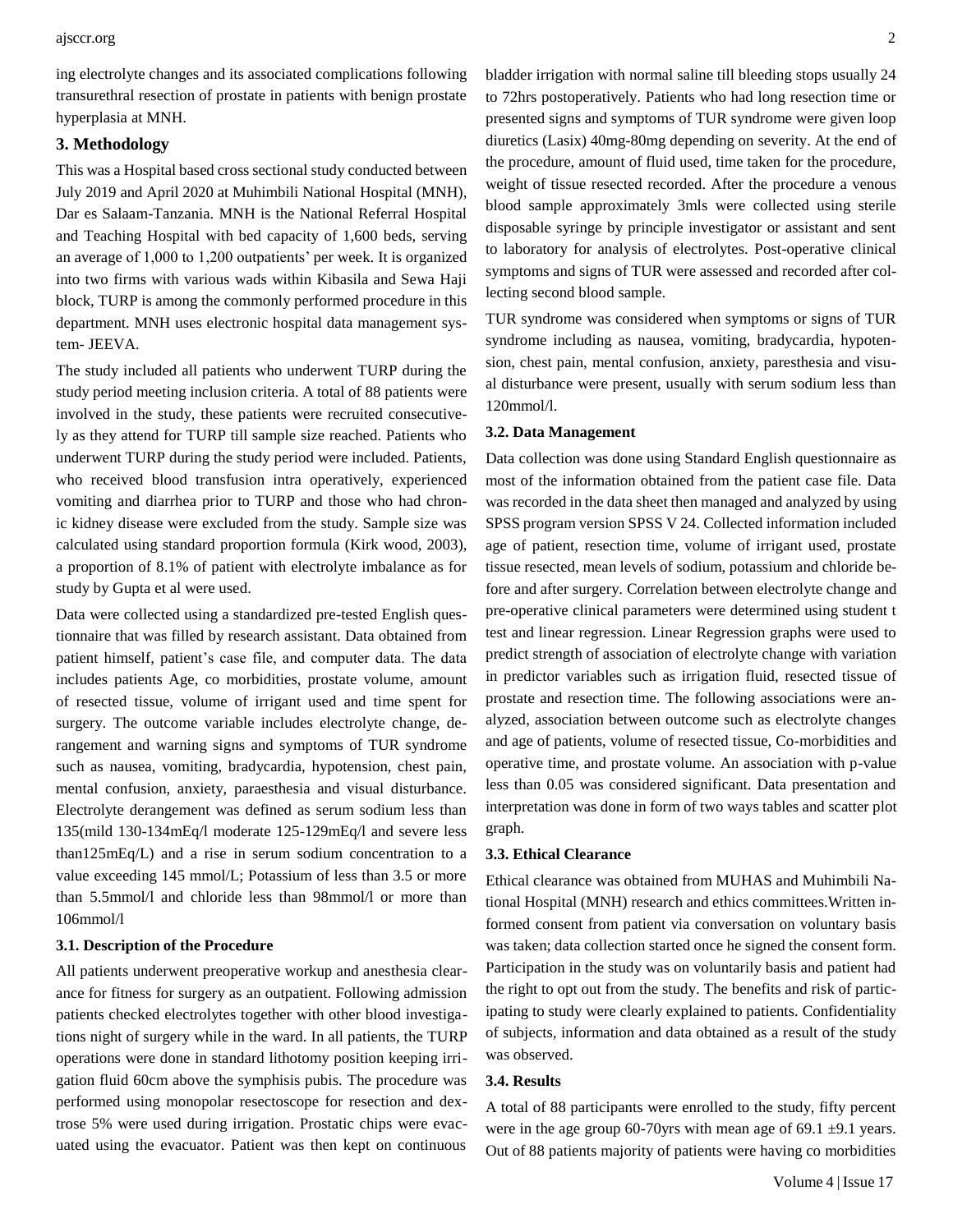#### ajsccr.org 3

with 48.9 % hypertensive heart disease. All patients underwent TURP using 5% dextrose fluid with mean volume of irrigation of 28.2L ranging 7.5-46L. Patient spent average 59 minutes during resection however with variable range of time 14-107minutes. Patients had prostate size ranging 21-248g, and resected tissue ranged 4-68g (Table 1).

#### Incidence of electrolyte changes after TURP

Out of 88 patients 39(44.3%) had one or more electrolyte derangement, majority of patients had hyponatremia which accounted for 69% of the patients, hypokalemia was noted in 12(31%) patients and both hyponatremia and hypokalemia were noted among 4 (10%) patients. Out of patients with electrolyte changes 6(15%) had severe hyponatremia. There was a statistical significant reduction of mean level of serum sodium (hyponatremia) post-operatively (p<.000) with mean change of 3.25mmol/l. Similarly, the findings of this study also showed statistically significant decrease in the mean level of serum potassium (hypokalemia) post-operatively( $p<.01$ ), However, finding of this study showed that following TURP, there was no significant change in mean levels of serum chloride.ref table 2a and 2b

#### **3.5. Incidence of TUR syndrome**

Of 88 patients 42(47.7%) developed one or more clinical signs and

symptoms of TURP, nausea were most frequent reported symptom 33(76%) followed by hypotension 22(52%). Among these patients 6 (14%) developed TUR syndrome (Table 3).

## **3.6. Factors affecting serum electrolytes changes after transurethral resection of prostate for benign prostatic hyperplasia**

Regression analysis on factors predicting changes on serum sodium change, both amount of irrigation fluid and amount of resected tissue of prostate were significantly predictors of changes of sodium levels,  $(p<0.05)$ . The resected tissue of prostate seem to have more predictive power (beta  $= 0.267$ ), followed by the amount of fluid (5% dextrose) used for irrigation (beta  $= 0.207$ ) as shown in table below (Table 4).

From the regression line on a scatter plot, the study shows there is a liner relationship between weight of resected prostate, volume of fluid used and the outcome serum sodium change. In figure 1 indicates there were changes of serum sodium levels for an every increase in irrigation fluid. The graph shows that in every one liter increase in irrigation fluid, there is a change of 0.134mmol/L of sodium level. Similar findings on figure 2 in every increase of 1g of resected tissue of prostate during TURP there is a change of sodium level up to 0.115mmol/L mmol/L (Figure 1a and 2a).

| <b>Characteristics</b>   | <b>Frequency</b>     | Percent |
|--------------------------|----------------------|---------|
| Age                      |                      |         |
| $60$                     | 9                    | 10.2    |
| 60-70                    | 44                   | 50      |
| >70                      | 35                   | 39.8    |
| Age mean (SD)            | 69.1 $\pm$ 9.1 years |         |
| <b>No Co morbidities</b> | 39                   | 44.3    |
| Co morbidities           | 49                   | 55.7    |
| <b>Hypertension</b>      | 43                   | 48.9    |
| <b>Stroke</b>            |                      | 1.1     |
| <b>Diabetes</b>          | 4                    | 4.5     |
| <b>Heart disease</b>     |                      | 1.1     |

**Table1:** Socio-demographic characteristics of participants (N=88)

**Table 2a:** Serum electrolyte changes after transurethral resection of prostate (TURP)

|                               |                   |                  |             | 95% CI  |       |          |
|-------------------------------|-------------------|------------------|-------------|---------|-------|----------|
| Electrolytes change in mmol/l | Mean level before | Mean level after | Mean change | Lower   | Upper | p        |
| Serum Sodium levels           | 138.48            | 134.84           | 3.25        | 1.82    | 4.68  | $0.000*$ |
| Serum Potassium levels        | 4.09              | 3.97             | 0.2         | 0.05    | 0.35  | $0.011*$ |
| Serum chloride levels         | 103.24            | 102.92           | 0.78        | $-0.64$ | 2.2   | 0.279    |
|                               |                   |                  |             |         |       |          |

*\* Significant at p<.05, t - student t test*

#### **Table 2b:** Incidence of electrolyte derangement

| <b>Electrolyte deranged N 39</b> | <b>Frequency</b> | Percentage     |
|----------------------------------|------------------|----------------|
| Sodium                           | $\mathcal{L}$    | 69             |
| Potassium                        |                  |                |
| Both sodium and potassium        |                  | 10             |
| Severity of hyponatremia n=27    |                  |                |
| Mild                             |                  | 52             |
| Moderate                         |                  | 26             |
| Severe                           |                  | $\gamma$<br>∠∠ |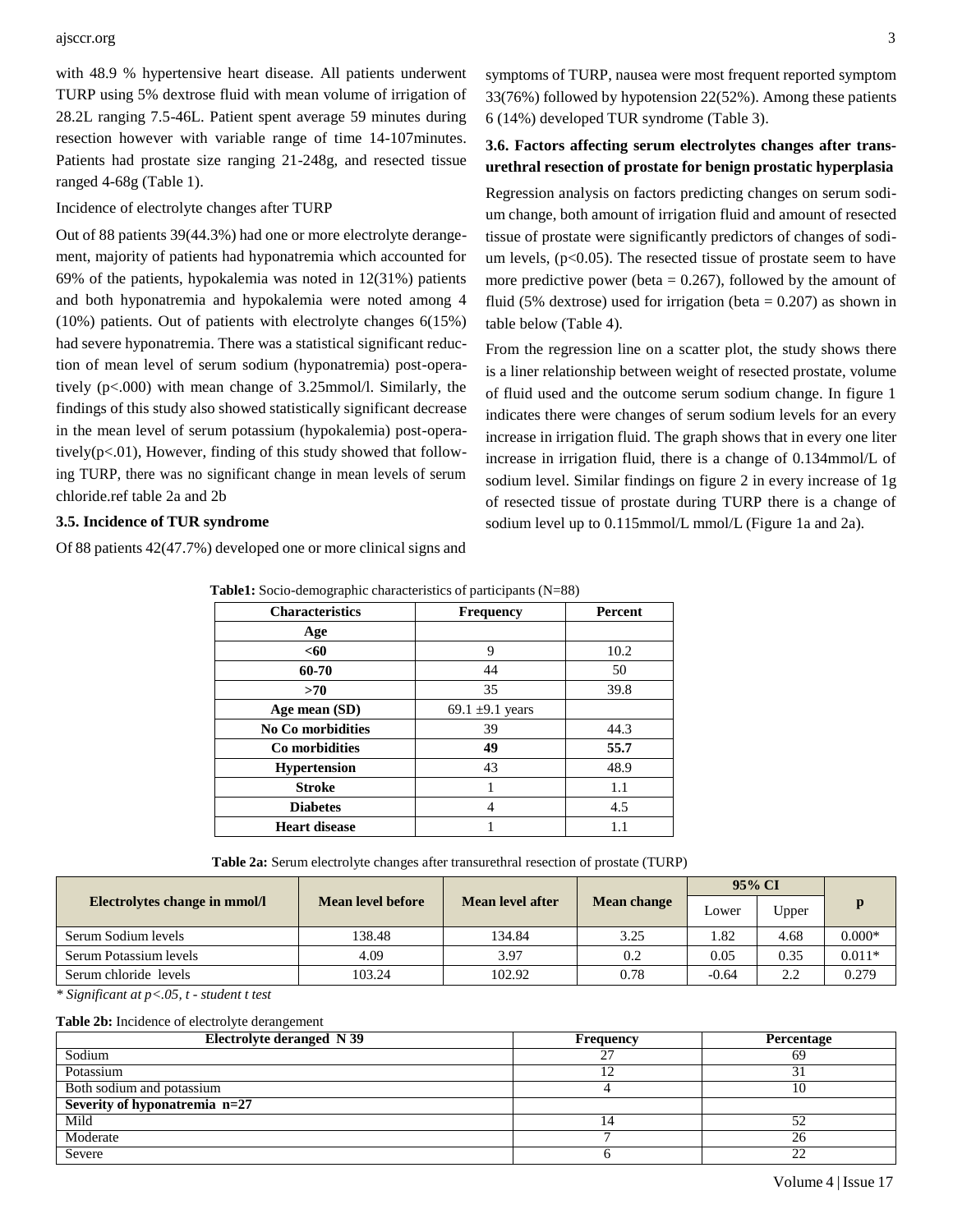#### **Table 3:** Warning signs and symptoms of TUR syndrome (N= 42)

|                                              | <b>TUR</b> syndrome      |                      |           |            |  |
|----------------------------------------------|--------------------------|----------------------|-----------|------------|--|
| Immediate symptoms and signs of TUR syndrome | No TUR syndrome $(N=36)$ | TUR syndrome $(N=6)$ | Frequency | Percentage |  |
| Nausea                                       | דר                       |                      | 33        | 78.6       |  |
| Hypotension                                  |                          |                      |           |            |  |
| <b>Bradycardia</b>                           |                          |                      |           | 40.        |  |
| Vomiting                                     |                          |                      |           | 30.1       |  |
| Chest pain                                   |                          |                      |           |            |  |
| Mental confusion                             |                          |                      |           |            |  |
| Anxiety                                      |                          |                      |           |            |  |

*Frequencies doesn't tally to 100*

| <b>Predictors</b>                       |          | <b>Beta</b> | t-test   |          |
|-----------------------------------------|----------|-------------|----------|----------|
| Fluid (5% dextrose) used for irrigation | 0.134    | 0.207       | 1.965    | $0.053*$ |
| Resected tissue of prostate             | 0.115    | 0.267       | 2.571    | $0.012*$ |
| Resection time                          | 0.015    | 0.048       | 0.445    | 0.658    |
| Co morbidities                          |          |             |          |          |
| Hypertension                            | 1.968    | 0.174       | 1.565    | 0.121    |
| Stroke                                  | $-3.763$ | $-0.071$    | $-0.651$ | 0.517    |
| <b>Diabetes</b>                         | $-2.43$  | $-0.078$    | $-0.71$  | 0.48     |
| Heart disease                           | 0.237    | 0.004       | 0.041    | 0.967    |





**Figure 1a:** Regression scatter plot showing relationship between serum sodium change and Irrigation fluid



**Figure 1b:** Regression scatter plot showing relationship between serum sodium change and weight of resected tissue